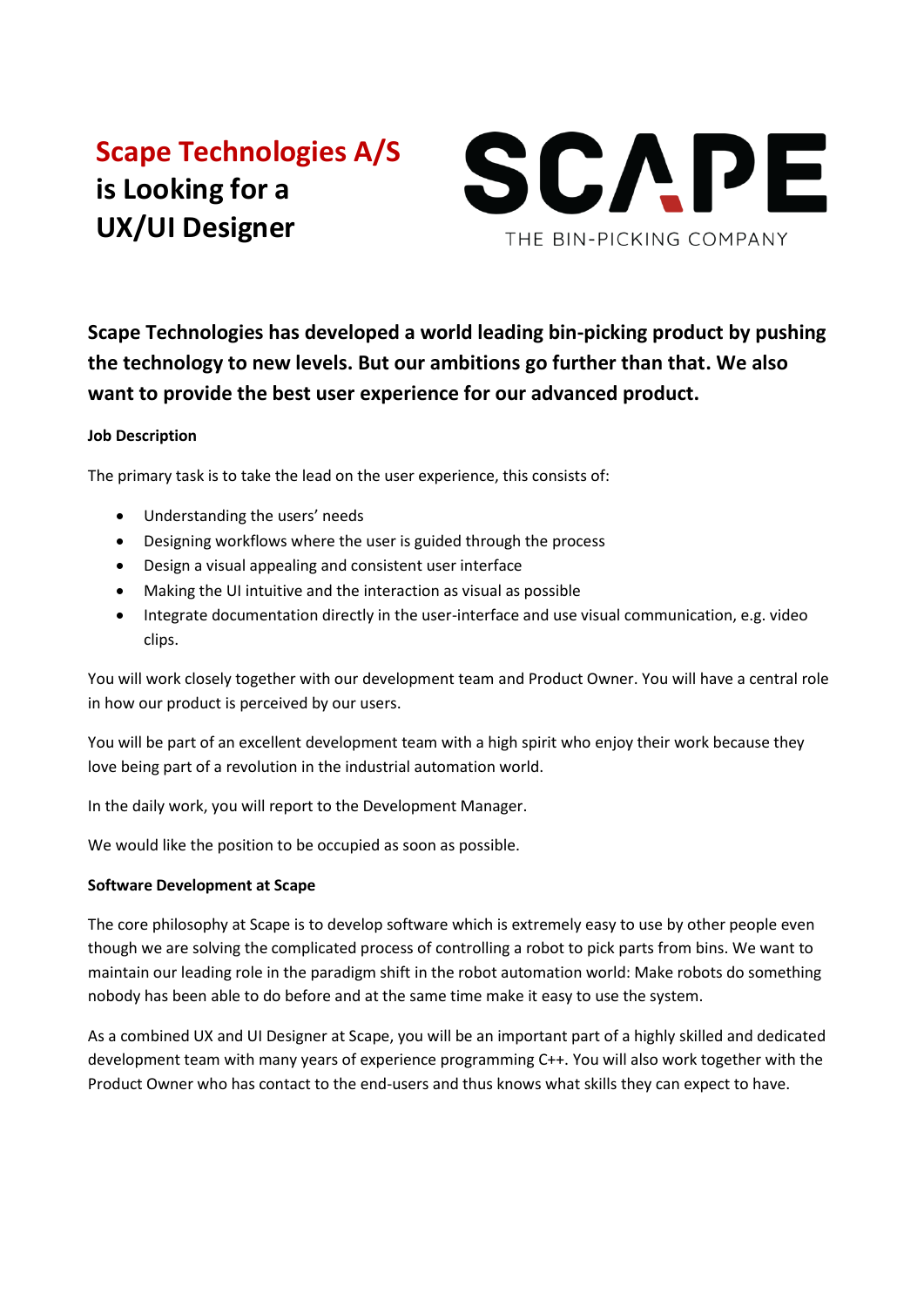You will be engaged in a world of interaction between users with different backgrounds and skills and the front-end UI provided by you. Your design of workflow and appearance of our user-interface is the foundation of the next generation of our software for industrial production.

Scape has previously used Adobe InDesign for designing the GUI, but this can be changed if desired. The software development platform is MS Visual Studio using Windows, and Qt is used for the graphical user interface.

## **Qualifications**

- You have a flair for visual design
- You can independently craft final visuals ready for implementation
- You can improve and extend existing applications but also design new applications from the ground up.
- You can conceptualize and create experiences
- You are passionate about usability
- You are fluent in writing and speaking English

#### **Experience**

- Preferably 1-3 years of experience as a UX Designer, UI Designer and/or Front-end Developer.
- Experience with Adobe InDesign, C++ Programming and Qt is an advantage.

## **Skills**

- Good communication skills
- Positive attitude and ready to handle challenges
- Must be able to work independently as well as in teams and handle many tasks at the same time

## **About Scape Technologies A/S**

Scape Technologies A/S specializes in "bin-picking" systems for the automation industry. The term "binpicking" is about guiding an industrial robot to pick randomly placed parts in a bin and place them into the production lines, machines, fixtures etc. This has in many years been called the Holy Grail of Automation because it is the last big area of production which nobody has been able to automate until Scape Technologies entered the world of bin-picking.

Scape Technologies A/S provides the following for a bin-picking system:

- Software for recognizing the parts using 3D sensors
- 2D and 3D vision sensors
- Grippers optimized for bin-picking mounted at the end of the robot arm
- Software for controlling the robot movements

Scape Technologies A/S was founded in 2006 and is world leading in its field. Several SCAPE systems are running in production at some of the biggest car manufactures in the world.